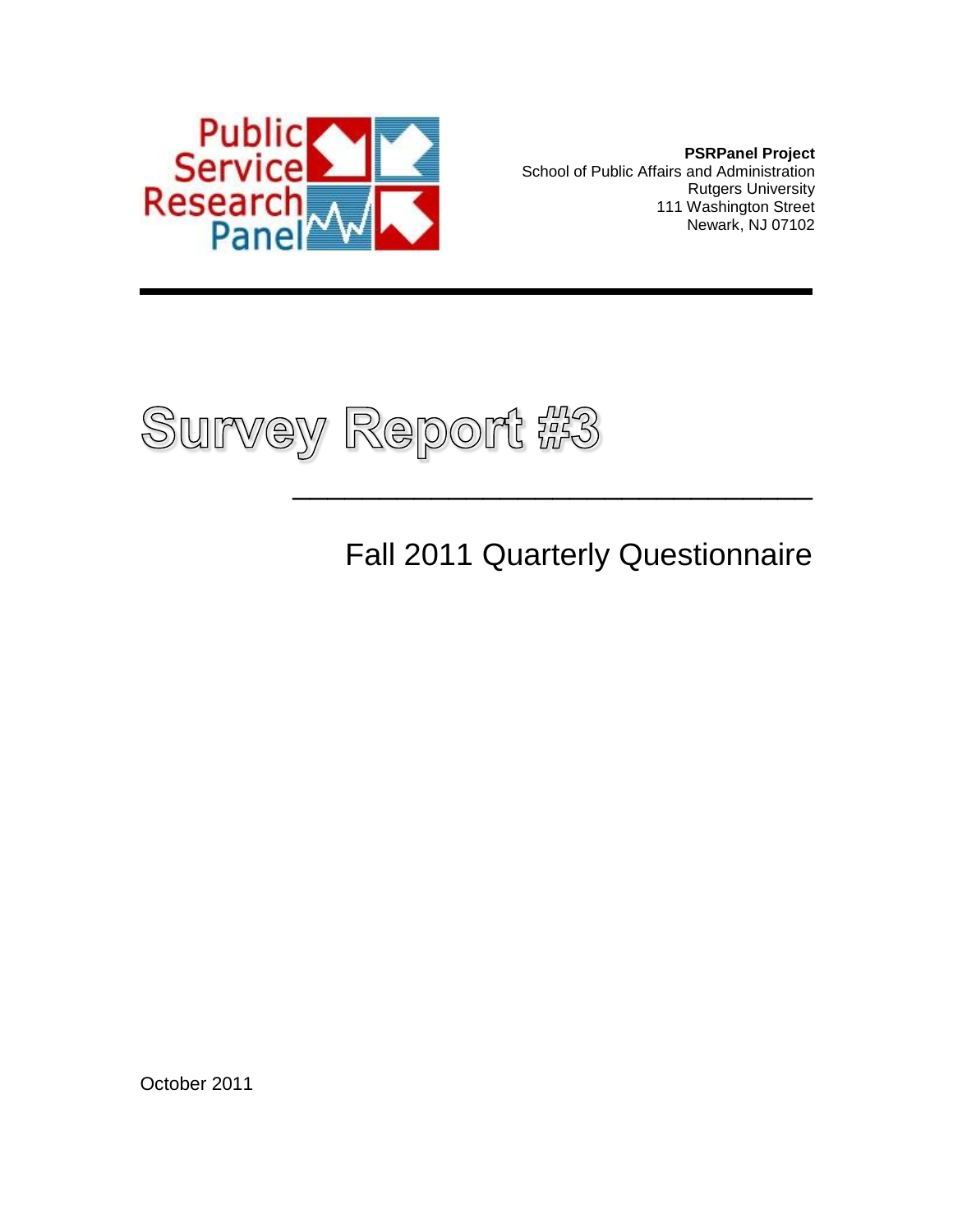#### **About the Survey**

This Survey Report presents findings of a PSRPanel online survey about current issues in public service, including professional experiences and recollections related to the 10th anniversary of the 9-11 attacks.

The survey was conducted in October 2011, and included online responses from 193 panelists.

#### **About the Panel**

The Public Service Research Panel, PSRPanel, is an online community of public service professionals who sign up to participate in occasional web-based surveys and studies about the important work they do and the organizations they help lead.

It is important to point out that the panel is not a random sample, and thus the results are not scientifically projectable to the larger population.

For more information visit [www.psrpanel.org](http://www.psrpanel.org/) or email [psrpanel@rutgers.edu](mailto:psrpanel@rutgers.edu)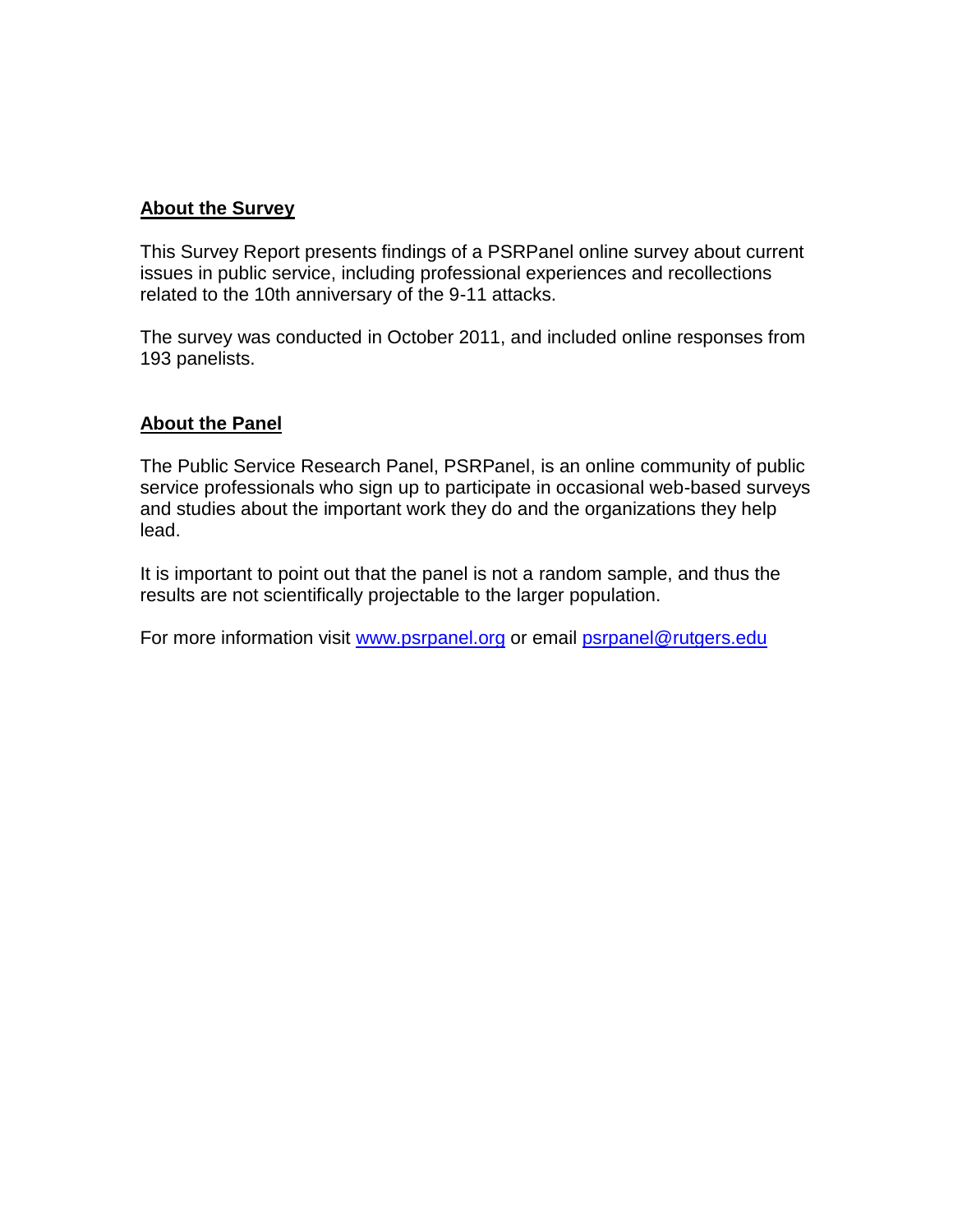## **PSRPanel Quarterly Questionnaire (Fall 2011)**

### **1. Generally speaking, would you say things in this country are heading in the right direction, or are they off on the wrong track?**

|                    | Response<br><b>Percent</b> | Response<br>Count |
|--------------------|----------------------------|-------------------|
| Right direction    | 28.7%                      | 54                |
| <b>Wrong track</b> | 71.3%                      | 134               |
|                    | answered question          | 188               |
|                    | skipped question           | $\overline{4}$    |

#### **2. Is now a good time, or bad time, to work in the . . .**

|                             | Good time  | <b>Bad time</b>   | <b>Response</b><br>Count |
|-----------------------------|------------|-------------------|--------------------------|
| public sector?              | 43.9% (82) | 56.1% (105)       | 187                      |
| non-profit sector?          | 43.5% (81) | 56.5% (105)       | 186                      |
| private (for-profit) sector | 48.9% (91) | 51.1% (95)        | 186                      |
|                             |            | answered question | 189                      |
|                             |            | skipped question  | 3                        |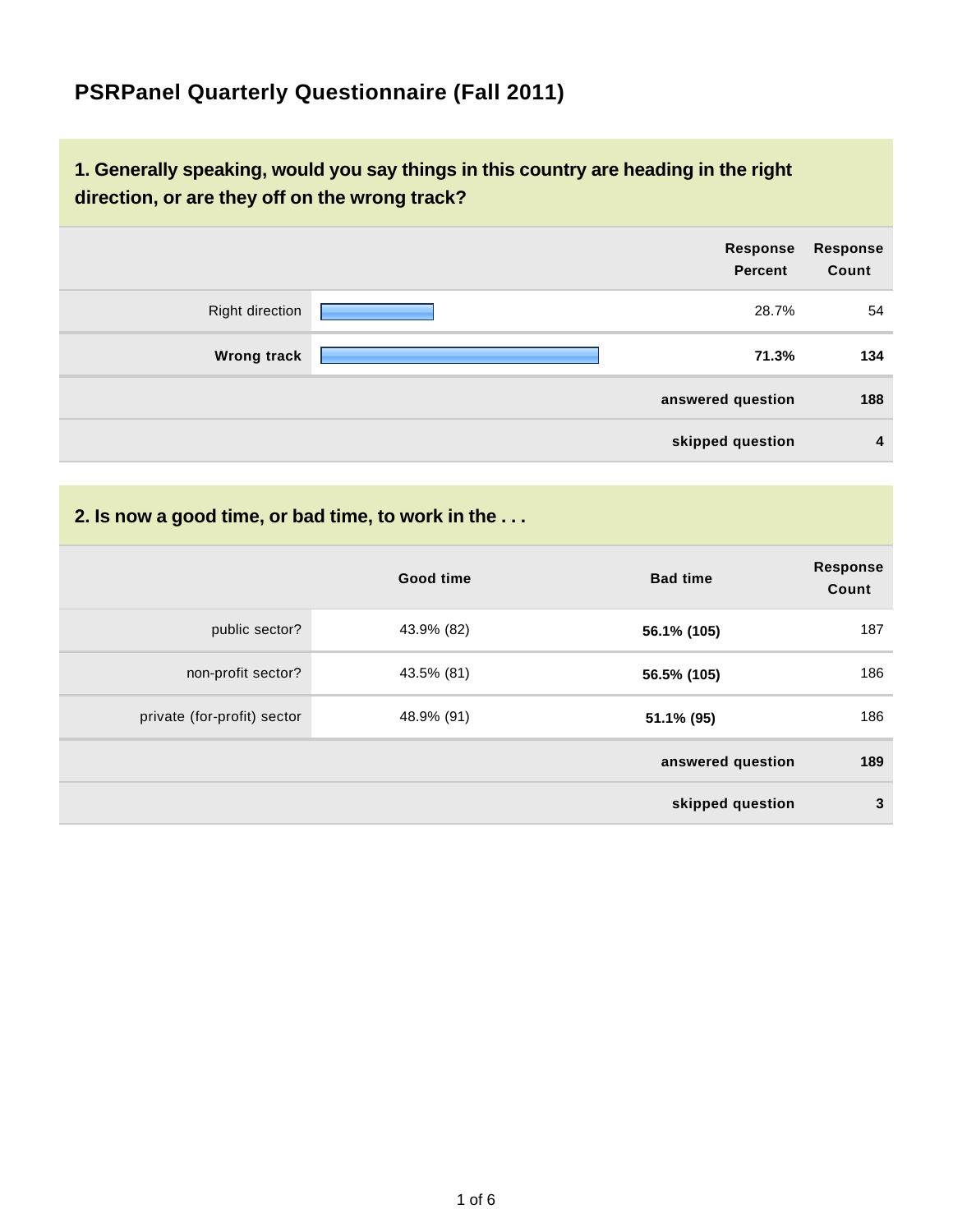**3. On the whole, how satisfied are you with the work you do? Would you say you are . . .**

|                                             | <b>Response</b><br><b>Percent</b> | <b>Response</b><br>Count |
|---------------------------------------------|-----------------------------------|--------------------------|
| very satisfied                              | 38.7%                             | 72                       |
| moderately satisfied                        | 33.9%                             | 63                       |
| a little dissatisfied                       | 12.9%                             | 24                       |
| very dissatisfied                           | 7.5%                              | 14                       |
| (Not applicable / not currently<br>working) | 7.0%                              | 13                       |
|                                             | answered question                 | 186                      |
|                                             | skipped question                  | $6\phantom{1}6$          |

**4. Which of the following best describes your employment situation on September 11, 2001 (the day of the terrorist attacks)?**

|                                                | <b>Response</b><br><b>Percent</b> | <b>Response</b><br>Count |
|------------------------------------------------|-----------------------------------|--------------------------|
| I was employed in a government<br>organization | 37.6%                             | 70                       |
| I was employed in a nonprofit<br>organization  | 11.8%                             | 22                       |
| I was employed in a for-profit<br>organization | 24.7%                             | 46                       |
| I was a student                                | 19.9%                             | 37                       |
| I was not employed at the time                 | 5.9%                              | 11                       |
|                                                | answered question                 | 186                      |
|                                                | skipped question                  | 6                        |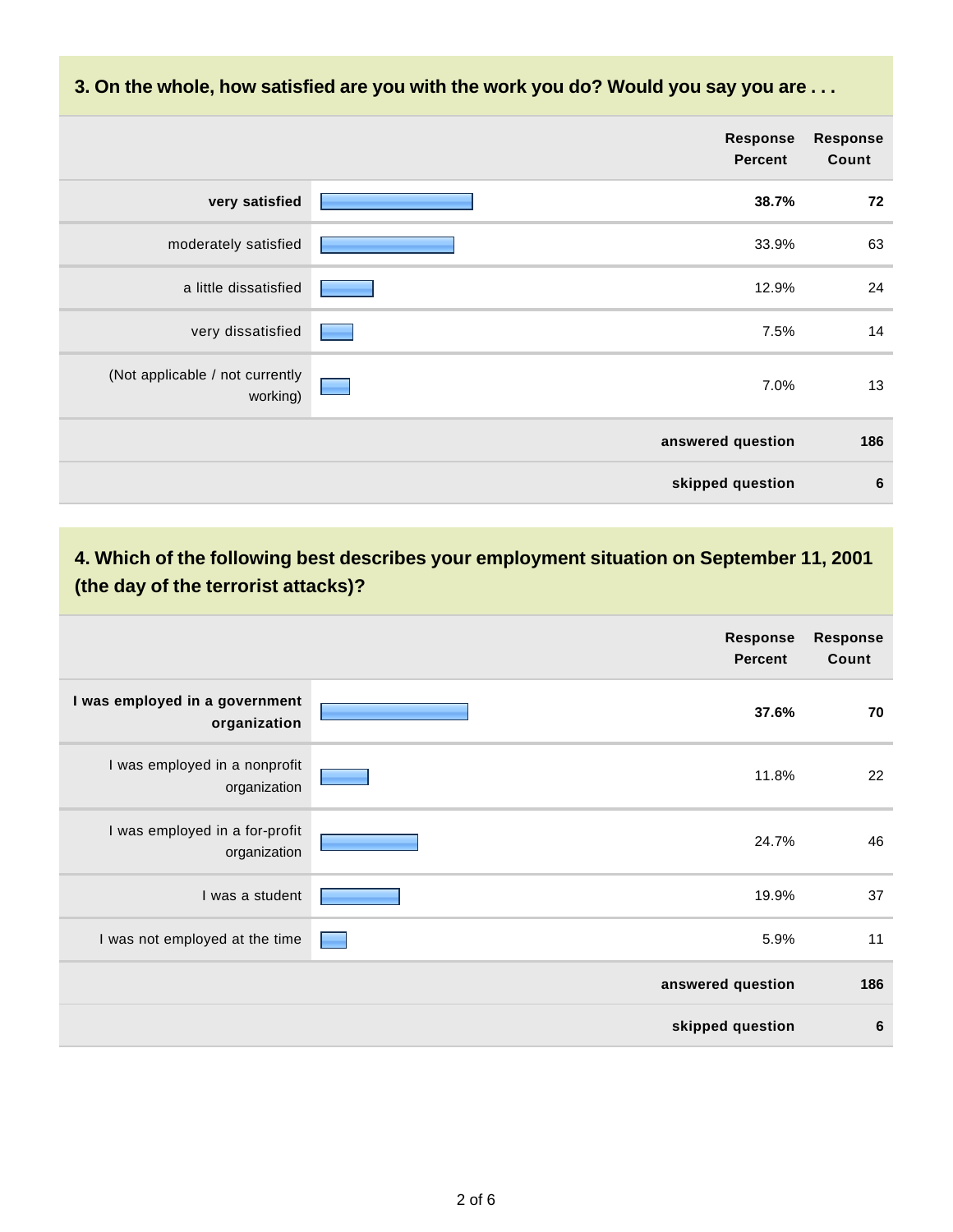### **5. How did the 9-11 attacks change, if at all, the way you felt about the work you were doing at the time? (Please answer in your own words)**

|                   | Response<br>Count |
|-------------------|-------------------|
|                   | 119               |
| answered question | 119               |
| skipped question  | 73                |

### **6. As a result of 9-11, did you make any of the following career decisions? (CHECK ALL THAT APPLY)**

|                                                                              | <b>Response</b><br><b>Percent</b> | <b>Response</b><br>Count |
|------------------------------------------------------------------------------|-----------------------------------|--------------------------|
| I decided to pursue (or continue) a<br>career in public service              | 20.3%                             | 35                       |
| I decided to study government,<br>public policy, or public<br>administration | 16.3%                             | 28                       |
| None of the above                                                            | 70.9%                             | 122                      |
|                                                                              | Other (please specify)            | 26                       |
|                                                                              | answered question                 | 172                      |
|                                                                              | skipped question                  | 20                       |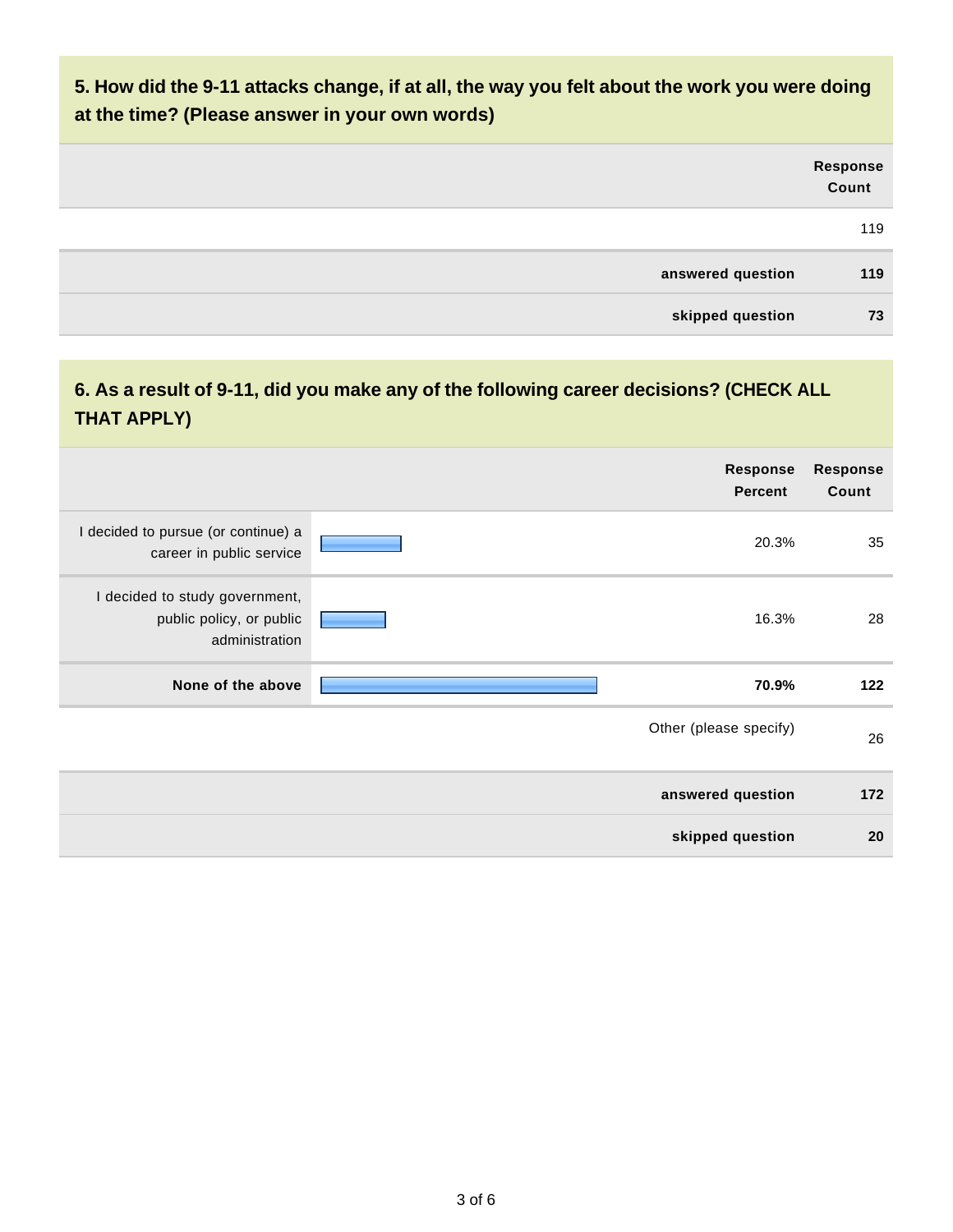**7. How much did the 9-11 attacks influence, if at all, your attraction to public service as a career?**

|             | <b>Response</b><br><b>Percent</b> | <b>Response</b><br>Count |
|-------------|-----------------------------------|--------------------------|
| A lot       | 7.7%                              | 14                       |
| Some        | 19.3%                             | 35                       |
| A little    | 9.9%                              | 18                       |
| None at all | 63.0%                             | 114                      |
|             | answered question                 | 181                      |
|             | skipped question                  | 11                       |

### **8. Where do you currently work?**

|                             | <b>Response</b><br><b>Percent</b> | <b>Response</b><br>Count |
|-----------------------------|-----------------------------------|--------------------------|
| <b>Public sector</b>        | 57.1%                             | 104                      |
| Non-profit sector           | 17.0%                             | 31                       |
| Private (for-profit) sector | 7.7%                              | 14                       |
| Student/retired/unemployed  | 8.8%                              | 16                       |
| Other (please specify)      | 9.3%                              | 17                       |
|                             | answered question                 | 182                      |
|                             | skipped question                  | 10                       |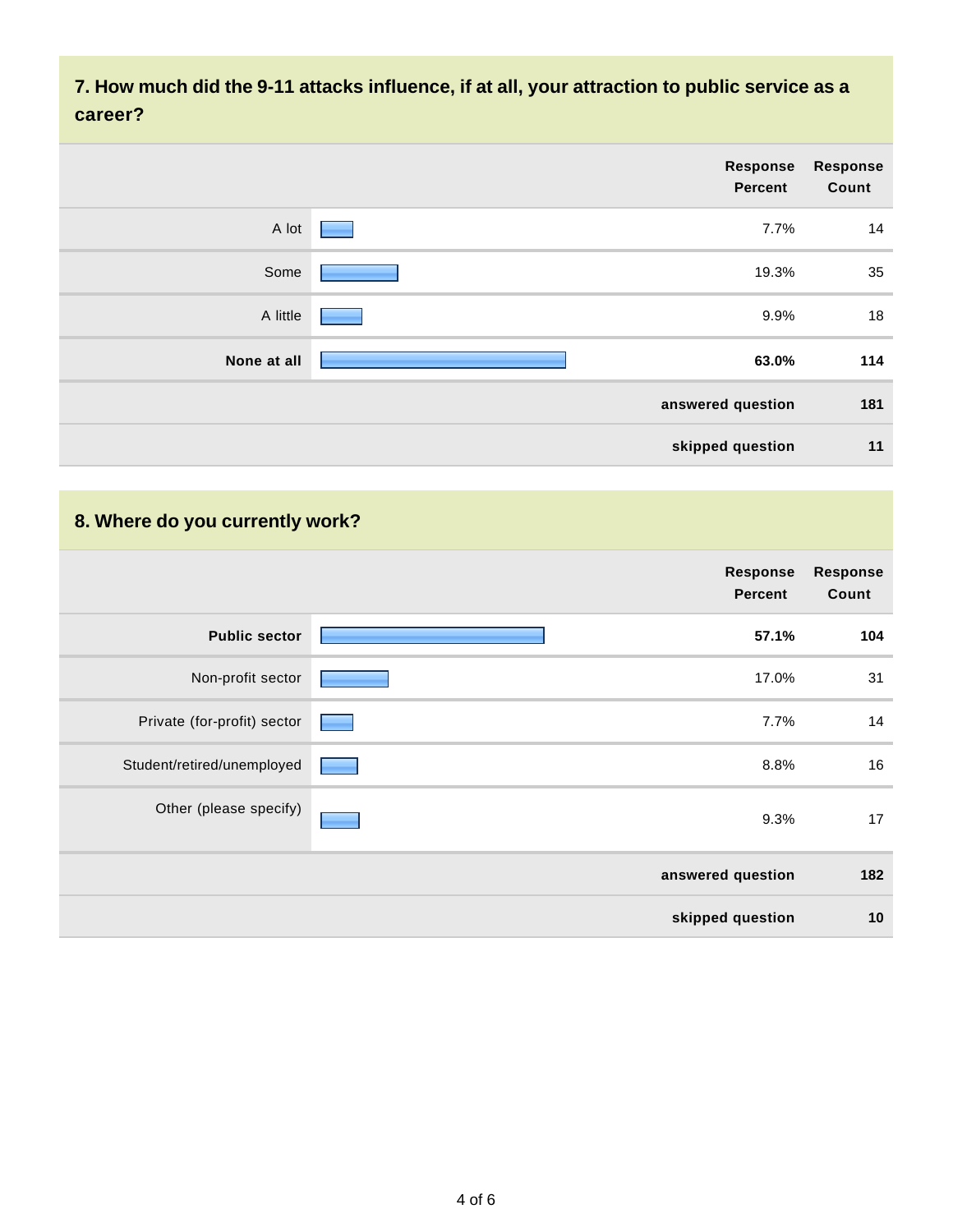| 9. Are you |                            |                          |
|------------|----------------------------|--------------------------|
|            | <b>Response</b><br>Percent | <b>Response</b><br>Count |
| male       | 42.0%                      | 76                       |
| female     | 58.0%                      | 105                      |
|            | answered question          | 181                      |
|            | skipped question           | 11                       |

# **10. What is your age?**

|             | Response<br><b>Percent</b> | Response<br>Count |
|-------------|----------------------------|-------------------|
| 19 or under | 0.0%                       | $\pmb{0}$         |
| 20-29       | 12.2%                      | 22                |
| 30-39       | 20.6%                      | 37                |
| 40-49       | 30.6%                      | 55                |
| 50-59       | 23.9%                      | 43                |
| 60-69       | 11.1%                      | 20                |
| 70 or older | $\blacksquare$<br>1.7%     | $\sqrt{3}$        |
|             | answered question          | 180               |
|             | skipped question           | 12                |